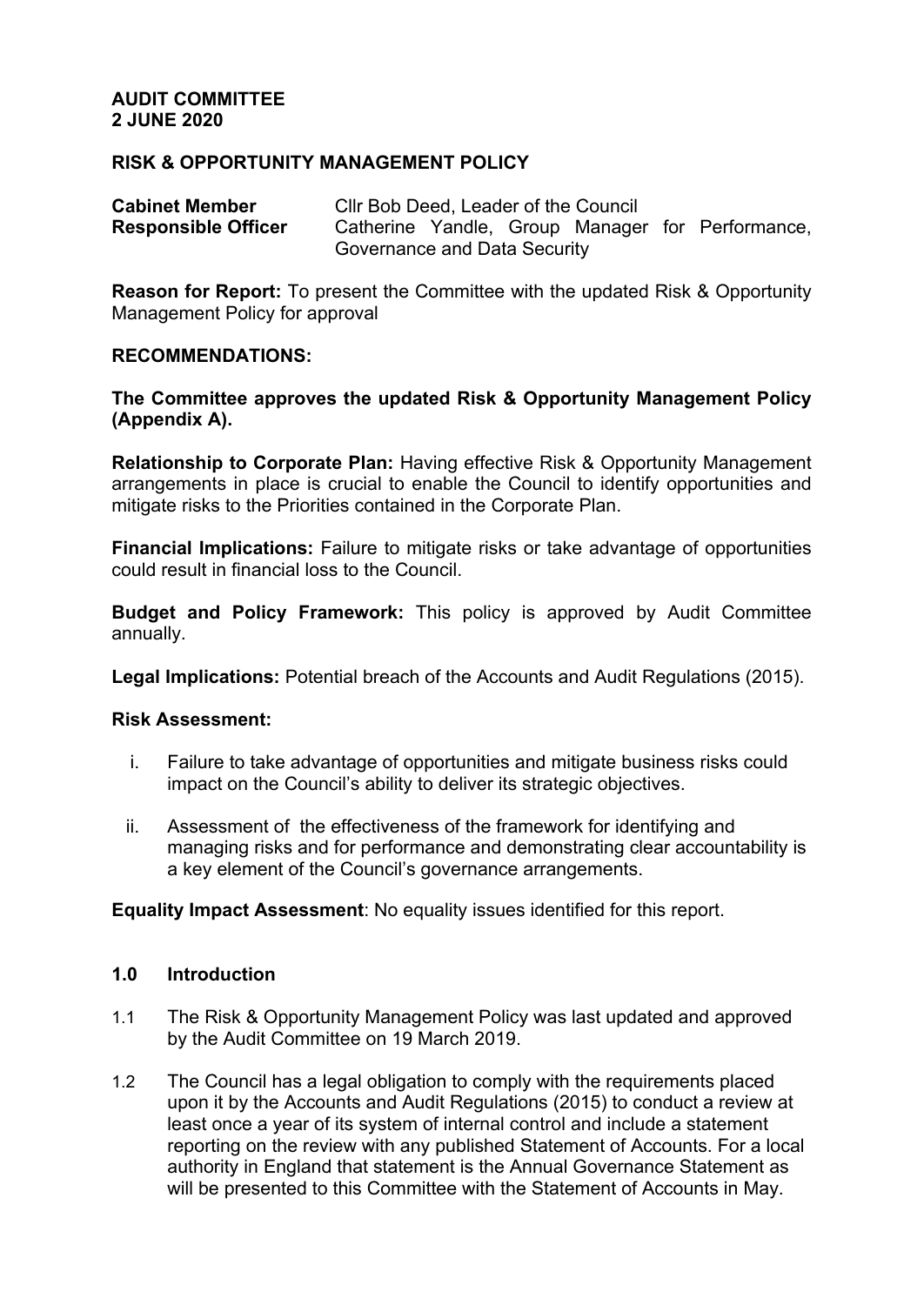- 1.3 One of the principles of good governance as defined by the International Framework: Good Governance in the Public Sector (CIPFA/IFAC, 2014) is: Managing risks and performance through internal control and strong public financial management.
- 1.4 Risk Management forms an integral part of the Annual Governance Statement which is concerned with demonstrating that the Council has adequate and effective internal control arrangements in place for dealing with key business risks.
- 1.5 The purpose of this report is to update the Council's Risk & Opportunity Management Policy (attached as Appendix A) for the 2020/21 financial year. For ease of reference the changes to the document have been tracked. The necessity to have adequate mitigating actions in place has been strengthened.

# **2.0 Risk Appetite/Tolerance and Reporting**

- 2.1 Risk appetite is best summarised as 'the amount of risk an organisation is willing to seek or accept in pursuit of its long term objectives'. The Council aims to be risk aware, but not overly risk averse and to actively manage business risks to protect and grow the organisation. The Council's risk appetite scoring diagram or matrix is shown in section 2.2.
- 2.2 Risk tolerance is the level of risk which is acceptable to the Council. The Council's present tolerance levels are:
	- **5 or less – Low**,
	- **6 to 12 – Medium**,
	- **15 to 25 - High**.

The matrix looks like this:

| <b>Impact</b> | 5                       | 5                       | 10                      | 15              | 20                      | 25 |  |  |  |
|---------------|-------------------------|-------------------------|-------------------------|-----------------|-------------------------|----|--|--|--|
|               | $\overline{\mathbf{4}}$ | $\overline{\mathbf{4}}$ | 8                       | 12              | 16                      | 20 |  |  |  |
|               | 3                       | 3                       | $\boldsymbol{6}$        | $\overline{9}$  | 12                      | 15 |  |  |  |
|               | $\overline{2}$          | $\overline{2}$          | $\overline{\mathbf{4}}$ | $6\phantom{1}6$ | 8                       | 10 |  |  |  |
|               | 1                       | 1                       | $\overline{2}$          | 3               | $\overline{\mathbf{4}}$ | 5  |  |  |  |
|               |                         | 1                       | $\overline{2}$          | 3               | $\overline{\mathbf{4}}$ | 5  |  |  |  |
|               | <b>Likelihood</b>       |                         |                         |                 |                         |    |  |  |  |